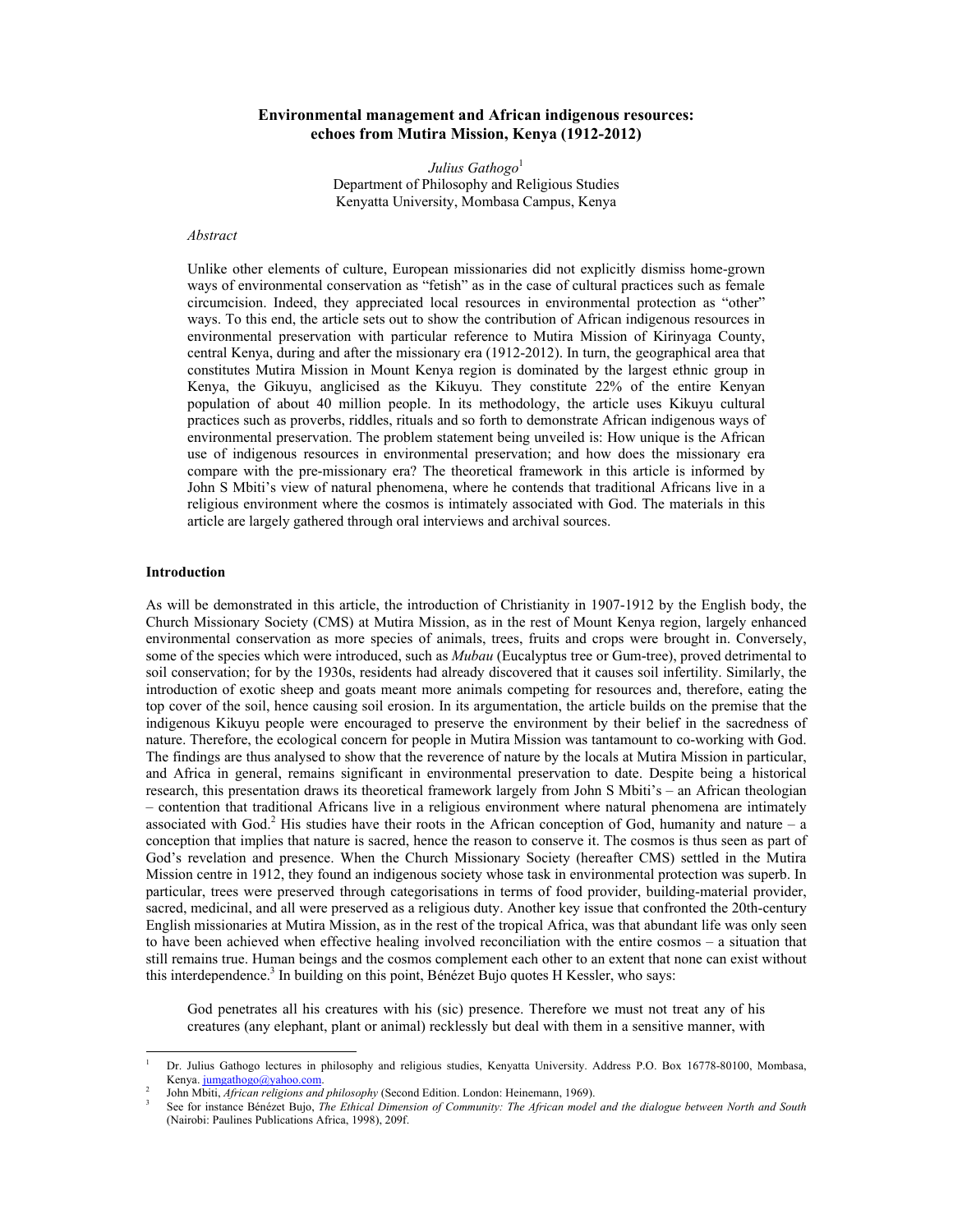empathy and reverence. Whoever commits a fault against a creature, commits a fault against God, the Creator himself.<sup>4</sup>

To this end, everyone in the community had the natural responsibility to be stewards of "mother nature" to tend to its trees, valleys, hills, rivers and habitation; a phenomenon which compares with the Psalmists' assertion that the environment belongs to God and all there is in it (cf. Psalm 24:1). Certainly, there are African proverbs, riddles, taboos and sayings that prescribe how the pre- and post-missionary Mutira, and the larger African context, preserved the environment. Andrew A Kyomo builds on this when he says:

There is a proverb in my tribe (sic) that says: 'The forest is our skin and if one removes the skin of a human being, the result is death.' Death is at the door. We do witness the shortage of rain because the climate is affected by the destruction of the environment. People are no longer bound to our traditional African worldview. Modernisation is dominant to the extent that the culture of profit and money is made to have priority over humanisation. Money as a thing is above the worth of a human being. In such a situation, life is threatened by death.<sup>5</sup>

Among the Kikuyu neighbours, the Maasai nation,<sup>6</sup> the belief in the genesis and existence of heavenly objects and phenomena is an area that underlines their religious consciousness. Such objects and phenomena include: the stars, sun, moon, clouds, mist, rain, falling stars, wind, eclipses of the sun and the moon, thunder and lightning, rainbows, and storms. They manifest the presence of the Creator.<sup>7</sup> Interestingly, even creeping creatures like the "dreaded" snakes are seen as important players in the ecology as they were believed to be sacred; manifesting the spirits of the departed forefathers. In their beliefs that connect them to the "mother nature", the Maasai held that the soul of a rich or important person in society turned into a snake. As the departed forefathers returned to visit their relatives, they came in form of creeping snakes. It is from this background that the traditional Maasai society did not deliberately kill snakes.<sup>8</sup> Similarly, animals, plants, vegetation, heavenly bodies and significant geomorphologic formations like rocks, holes, mountains, caves and hills are viewed as God's manifestations, hence the reason for care.

#### **Missionaries' experiences at Mutira**

As the missionaries began the process of establishing a centre at Mutira village from 1908 to 1912, they found that the local inhabitants had what they called sacred places, trees, caves and hills among others – which were greatly revered. In particular, sacred trees such as *Mugumo* also called *Ficus thonningii*, *Mukuyu* (fig tree also known as *Ficus sycomorus*), and *Muu* or *Markhamia hildebrandtii*, among others, could not be cut recklessly as they were "trees of God" where sacrifices were conducted in times of need. In turn, the missionaries at Mutira did not disappoint even though they tried to portray the God of Christendom as more superior to the African God. Unlike the case of female circumcision which they outrightly dismissed as evil, barbaric and unhygienic – hence the 1930s African protests against cultural suppressions – the African ancestral ways of preserving nature was easily understood as "other ways" though not necessarily the better way out.<sup>9</sup> In some cases, they built churches in the so-called sacred places. This helped Africans to see the continuity of African religion and the new religion (Christianity). In particular, the current Kagumo Catholic Church is built where Ethaga made their sacrificial worship, particularly whenever rain failed.<sup>10</sup>

 Informal environmental education in pre-missionary Mutira embraced awareness and sensitivity to issues of nature preservation, dissemination of knowledge in environment conservation via stories, riddles, songs, proverbs and taboos, as well as through participation in sustainable resource use and other eco-friendly activities. Strict instructions were given to the young by the elders (*aramati*) using stories, riddles, slogans,

-

<sup>4</sup> See Bénézet Bujo, *The Ethical Dimension of Community:* 215.

Andrew A. Kyomo, "The environmental crisis as a pastoral challenge in Africa," in *Theology and environmental responsibility*, ed. J. N. K. Mugambi and Mika Vähäkangas, 57-63 (Nairobi: Acton, 2001), 60.

The Maasai people are found in both Kenya and Tanzania and to an extent in all the countries of East Africa. As pastoralists, they move with herds in search for greener pastures. As time goes by the Maasai are settling in designated places of East Africa; hence their movements have subsided, especially in the second half of the twentieth-century.

Samson K. Gitau, *The environmental crisis: a challenge for African Christianity* (Nairobi: Acton, 2000), 48.

Doris Wagner-Glenn, Searching for a Baby's calabash: *A study of Arusha Maasai fertility songs as chrystallized [sic] expression of central cultural values* (Ludwigsburg: Philipp Verlag, 1992), 131.

<sup>9</sup> <sup>9</sup> For details see, Julius Gathogo, "Missionaries and Colonial Authorities in Kenya," *Swedish Missiological Themes*, 96 (1) (2008), 43-70.<br><sup>10</sup> It is during Butcher's stewardship that Ndia Division experienced two sever droughts threatened both humans and animal lives. To counter its damage, medicine men and the rainmakers from Ethaga clan attempted to bring down rain by conducting their rituals without success compared to Butcher, who in both occasions, successfully prayed for rain (for details see Julius Gathogo, *Mutira Mission: An African Church in Kirinyaga comes of age* (Limuru: Zapf Chancery, 2011), 14.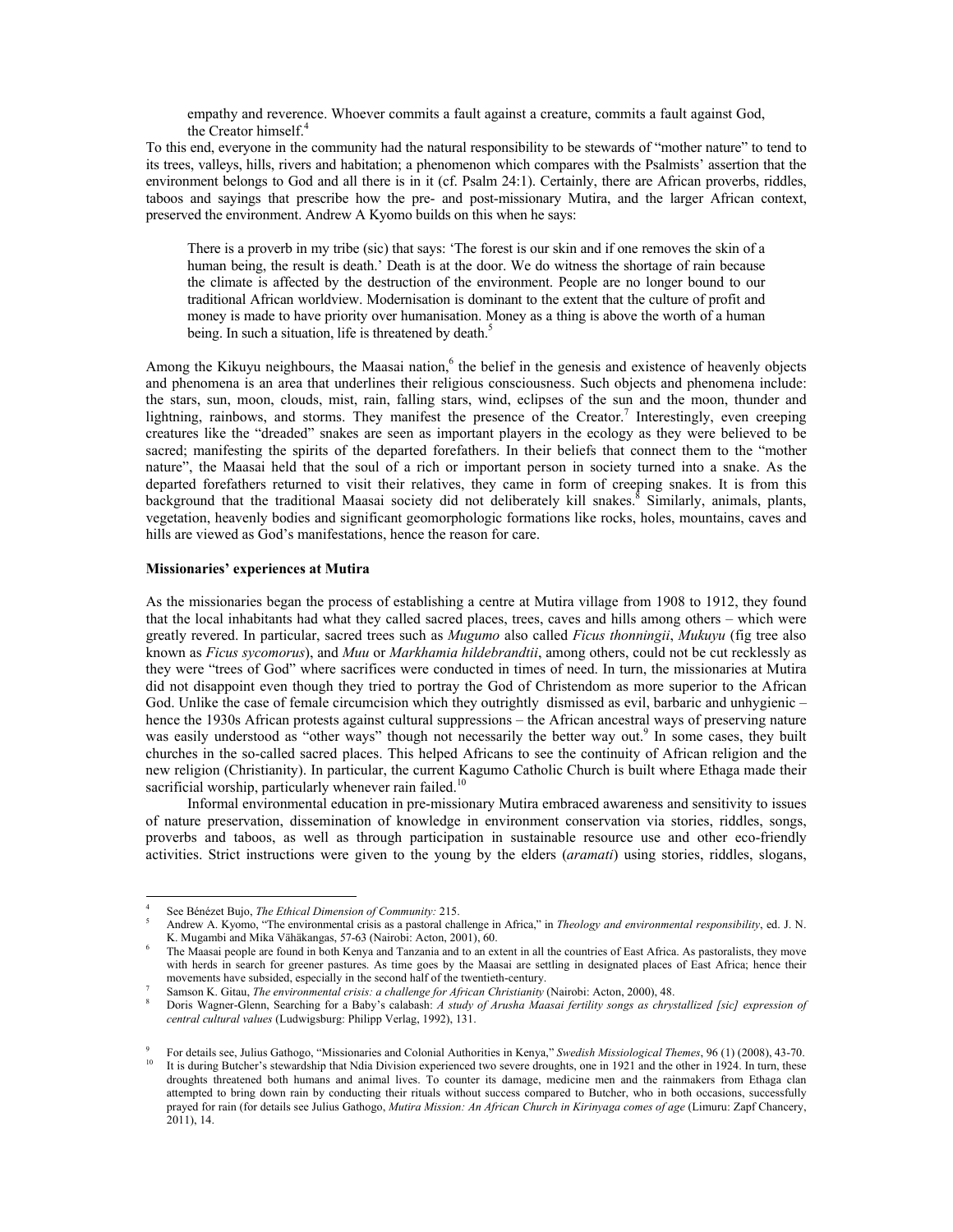tales, poetry, commentaries, proverbs, sayings and songs with the intent to teach them about conservation of the environment.

# **Classification of trees**

Africans preserved the environment by first designating or classifying trees in their bid to show their respective importance. That is, some were classed as building trees (refer to *Mukoigo* or *Bridelia micrantha*); medicinal trees (refer to *Mukoigo* or *Bridelia micrantha, Muiri* or **Prunus Africana***, etc)*; poisonous trees (such as *Rucago*  also called *Maesopsis eminii* whose dust *– Muguruka –* made people blind); trees that mark the boundaries (refer to *Muu* or *Mankhaima lutea*, *Muigoya* or *Plectranthus barbatus*, *Kariaria* or *Euphorbia tirucalli* also called *Finger euphorbia*, *Mucimoro* or *Lantana camara*, etc); trees that provided detergents for washing (refer to *Muu*  or *Mankhaima lutea*); and others as sacred trees (refer to *Mugumo* or *Ficus thoorningii*, *Mururi* or *Trichilia emetica Vahl*, etc). Some trees were regarded as sources of material culture; and one was allowed to use small trees on the fridges of the forest for purposes of making material culture items such as farming sticks (*miro)*, clubs (*njuguma*)*,* and walking sticks *(mukwanju)*, provided no man-made tools were used in the process. However, under no circumstances could one use wood from the sacred trees for house building.

# **Forest as hideouts (***kihitho)*

The local Mount Kirinyaga Forest was seen as a hiding-place (*kihitho)* particularly when there were inter-ethnic or inter-clan feuds. Maasai invaders were a common occurrence. In such scenarios, women, children, the elderly and animals were hidden in the forest during raids by enemies *(maitha*) who occasionally came to either plunder or steal livestock. To guard the secrets, only the members of the nine local clans would be allowed to go inside the forest during the turbulent moments. Hence, the forest was not just used by the Mau Mau fighters of independence in the 1950s, but had been used since time immemorial by the entire rank and file of the society whenever circumstances dictated so.

 Another indigenous use of the local forest was in the regulation of local weather. From the ancient times, the people of Mutira have always known Mount Kirinyaga as the one that "pulls" the rain from the high skies. Indeed, the power of Kirinyaga forest to attract rain clouds has been one of its major attributes. A common saying is still true: *Kirinyaga kigucagia mbura* ("Mount Kenya forest pulls or attracts rains"). Hence, trees inside and outside of the local forest were classed differently or were seen as playing divergent roles – that eventually preserved the environment.

 Besides being hideouts, various Kikuyu proverbs demonstrate other critical roles that trees and forests play. They include: *Ngoro ni mutitu mutumanu* (it literally means: "The human heart is a very thick forest"; and/or *Mutitu uri ngoro ndunagwo ngu igathira,* which literally means: "A forest that has a heart is never depleted or destroyed as we fetch firewood" (interview with Mugo Muhia, 21.06.13). The two proverbs above imply that forests are as important as the human heart, as humanity cannot function without either the forest or the heart. Hence, it reminded those who constantly fetched firewood from the forest to do it sparingly lest they destroy the forest. Certainly, the image of the human heart and its centrality to human life demonstrates its critical role to the indigenous society. Additionally, forests were traditionally seen as sources of refuge particularly during war times, as in case of the Mau Mau war of independence (1952-1960) – noted above. It is also the places where rivers originate. Coupled with this, forests in the traditional society were seen as sources of food. Thus, this comparison as inhered in the above two proverbs explains the central place that the forests held among the members of the Gikuyu (anglicised as Kikuyu) society.

### **Totems and taboos**

A totem is a plant or animal species used by a clan or community as their symbol. Members of a particular Kikuyu clan were not allowed to harm that particular plant or animal species and this led to the conservation of species. For instance, among the Kalenjin and Kuria communities, different wildlife, such as leopard, lion, crane, and certain insects were considered clan totems. Among the Kikuyu, names like *Ngari* (leopard) and *Njogu* (elephant) were and are still very common. They were symbolic in that those given such names were believed to share some positive characters of the animals. *Njogu* was associated with a very strong person, while *Ngari* symbolised courage. Though destructive, these associations endeared them to the community and the animals were, therefore, considered valuable.

 In general, African totems may include an animal, insect or plant, and it is forbidden to eat or to destroy any of those that are regarded as totems. This moral view thus places conscientiousness on each member of society to prop up ecological sustainability through fortification of totems against harm and destruction. For instance, marriage between people of the same clan is a taboo and prohibited. The reason for this was to avert the possible spread of hereditary diseases (such as sickle cell anaemia), an aspect of preservation of life. Again,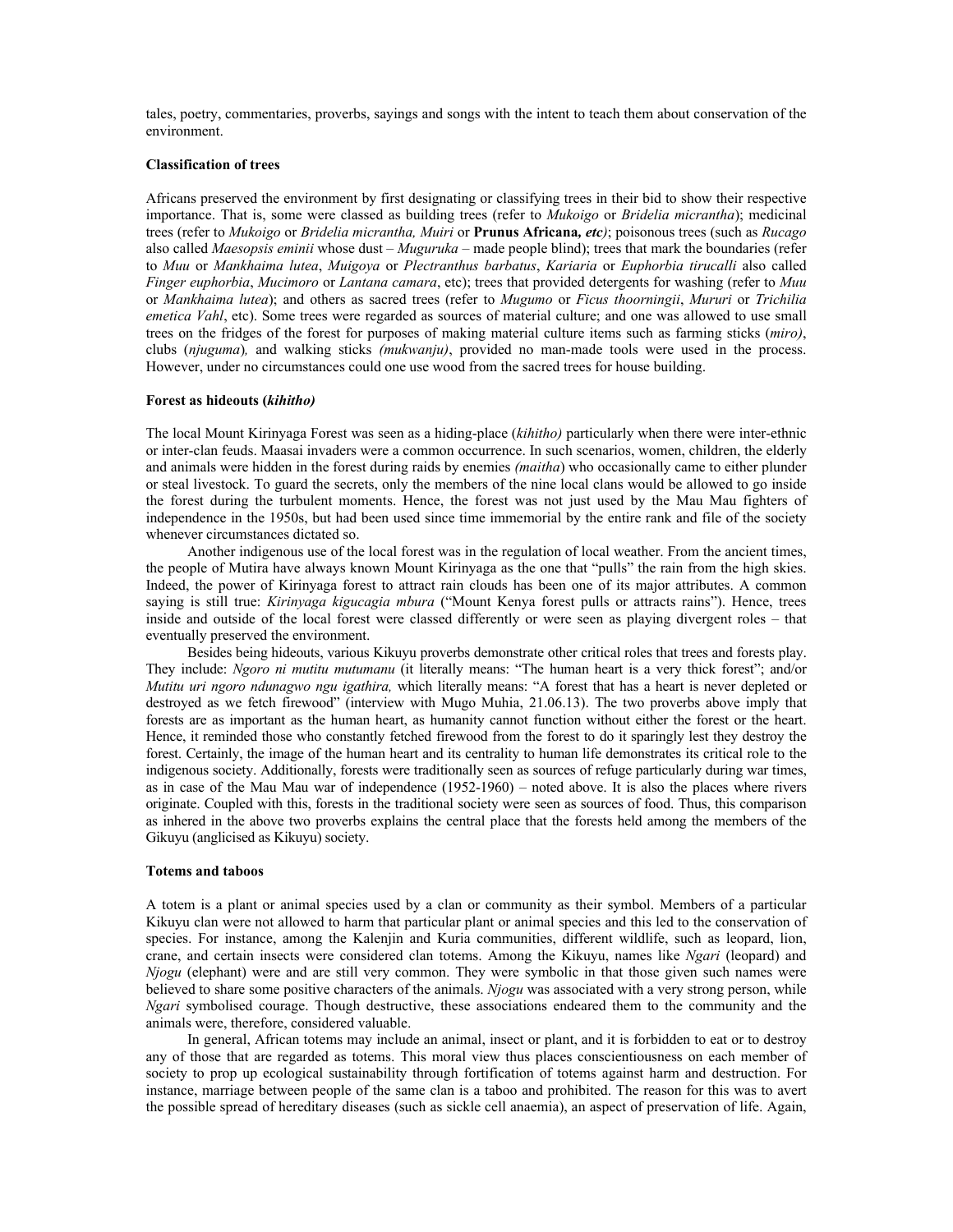marrying from other clans was ideally intended to uphold harmony and togetherness among the nine clans that constitute the Kikuyu nation. The totemic system is one of the few surviving and respected cultural practices in Mutira Mission.

Again, taboos associated with the local forest (Mount Kirinyaga anglicised Kenya) include:

| Taboo                                                       | <b>Sanctions if one broke environmental taboos</b>               |
|-------------------------------------------------------------|------------------------------------------------------------------|
| No one is allowed to cut a tree with any human made         | If anyone breaks this taboo, he/she must produce a               |
| tool but only with the help of a blunt stone.               | sheep ( <i>ndurume</i> ) for a cleansing and purification ritual |
|                                                             | to be undertaken on him and the forest.                          |
| No setting forests on fire.                                 | A person who accidentally or deliberately set the forest         |
|                                                             | on fire had to produce a sheep ( <i>ndurume</i> ) for cleansing  |
|                                                             | and purification rituals.                                        |
| No reckless collection of firewood in the forest.           | Only at appointed times within a year was collection             |
|                                                             | of firewood allowed; and even then, it was closely               |
|                                                             | supervised by elders. It is only dry wood that can be            |
|                                                             | collected, for one cannot cut a green tree.                      |
| It was strictly prohibited to hang beenives on trees        | Cleansing rituals done if it happened otherwise God              |
| inside the forest.                                          | would punish the society.                                        |
| One cannot fight or engage in other acts of violence        | Cleansing rituals done if it happened otherwise God              |
| within this forest.                                         | would punish the society.                                        |
| Sexual activities were not allowed in the sacred forest.    | Cleansing rituals done if it happened otherwise God              |
|                                                             | would punish the society.                                        |
| It was strictly prohibited to kill any animal, and          | In case it happened, cleansing and purification rituals          |
| particularly Nugu (Colobus monkey).                         | for the culprit and the forest were urgently conducted.          |
| A baby who has not undergone the traditional ritual of      | In case it happened, cleansing and purification rituals          |
| the first shaving is not allowed to enter into this forest. | done urgently to avoid God's wrath.                              |
| Wood from sacred forest was never used<br>for               | In case it happened, cleansing and purification rituals          |
| construction of houses.                                     | done urgently to avoid God's wrath.                              |

# **Ancestral spirits**

In the neighbouring Kabare mission centre, established in 1910, the banks of the Mukindu River were believed to have ancestral spirits at work – a phenomenon that dissuaded anyone from destroying the "mother nature". Likewise, the Ruthu River, near Mutira Mission centre, had a similar story with that of the former. Joseph Gatimu (interview 21.03.13) recalls his father telling him that they used to hear strange noises from the bush around the river banks. Hence, the vegetation around the river banks was not interfered with because, it was believed, the spirits of the ancestors would hit back. The ripple effect was that water catchments areas were preserved and the streams were not drying up as is the case today. Today, the streams have dried up after the latter generations disregarded such religious beliefs and dismissed them as "superstitious and not modern ways".

With the introduction of Christianity, trees were used to improvise Sunday school classes – particularly in areas such as Kiranja, where there were no church buildings even by the 1960s (interview with Joseph Kariuki Gatimu, 21.03.13). Trees such as *Muhuti* (flame tree) – a tree which was used for carving – hence a special tree whose bark was used to carve letters – as a learning material or as a teaching aid, could not be destroyed; rather, it was revered.<sup>11</sup> In his primary school days, in 1970s, Gatimu avers that the indigenous and missionary spirit of environmental preservation was still intact, as opposed to the 1990s onwards, for people deliberately avoided disturbing or hurting the cosmos.

# **Water as a symbol of life**

The duty to preserve the environment was strengthened by the reverence for water. Among the Kikuyu in the Mutira Mission, water was regarded as the symbol of life. The saying *mai ni muoyo* or "water is life" underscored the importance of water as an essential constituent of life. To this end, all efforts were made to safeguard the watering places. As Samson Gitau notes, such places were

communal and were given the name iriuko (singular), Mariuko (plural). Land that surrounded the watering places was considered as "No Man's Land." In some cases, people from adjacent ridges converged here for ceremonial dances. Both river and stream water was regarded with a lot of respect. Proverbs and taboos were formulated to ensure that water was not contaminated by any

<sup>-</sup>11 Its botanical name is *Erythrina abyssinica***:** the common name is flame tree or Red Hot Poker Tree**.** It is also called Luck Bean Tree.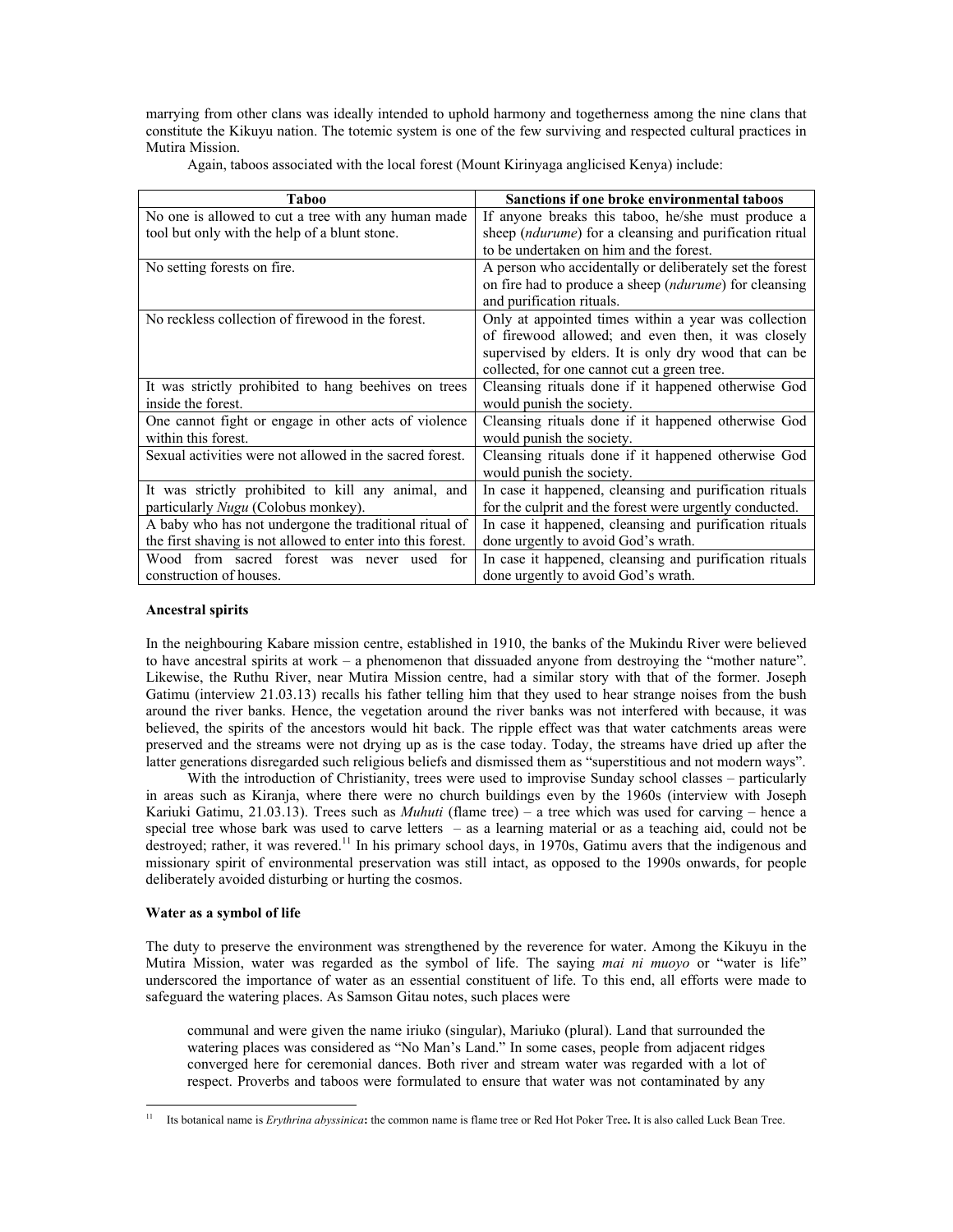form of pollution. For instance, one could not defecate in water. The Kikuyu saying "*Uyu unanite akamia rui na iguru*" [this one is extremely naughty that he excretes in the river] expresses two truths. Firstly, the saying expressed an extremely mischievous person who excreted on water. Secondly, it showed that the Kikuyu possessed hygienic knowledge on the disastrous effects that could befall anybody who made use of polluted water. [For] people were aware of the fact that polluted water could lead to waterborne diseases. However, access routes and watering places (Mariuko) were always left open to all. Any traveller could not be denied drinking water.<sup>1</sup>

In the nature of things, Priscilla Mbogo (interview 25.03.13) explains that the Kikuyu saying *ndugeke waganu,* meaning "avoid wicked behaviours", had a lot to do with cautioning the people to avoid acts that pollute water pollution and the care for environment in general. Indeed, it was a taboo to pollute water; for such acts, whenever they happened, resulted in dire consequences from Ngai (God). A case in point is seen in Mwea plains where the rice farmers in 1980s conspired to poison all the birds that were allegedly messing up the rice farms. Rather than erecting scarecrows and effigies in the farms so as to scare the birds, they chose to destroy them. By killing the "innocent" birds, the locals went against the cautious Kikuyu saying that was well known to them– *ndukanorage kiumbe kia Ngai* ("one should never deliberately destroy any of God's created beings").13 Consequently, it rained so heavily that all the rice fields were flooded with excess water, thereby making it impossible for farmers to harvest anything during that season. In the local people's interpretation, it was God who was punishing them for killing the birds and thereby messing up nature. In the farming season that followed, farmers avoided killing the birds after which they yielded good harvests (interview with Maina Wachira, 16.04.13). Thus, the belief that certain disasters would befall the society if water, or the environment in general, was messed up made people take great caution when serving the mother nature. It also encouraged people to be more responsible. Indeed, it was a communal duty to protect water catchments areas and the general usage of water and the entire environment. Undeniably, it is water mixed with herbal concoctions that were used by the priests during the cleansing ceremonies.

### **Agro-ecology**

-

With regard to agro-ecology, indigenous people practised mixed farming where organic manure in the form of plant remains, cow dung and urine, and chicken droppings was applied to gardens to improve soil fertility. Compost pits were dug for proper disposal of rubbish and refuse. This decomposed manure was applied to gardens to improve their fertility. Moreover, the local Kikuyu at Mutira used to deploy animal manure and vegetable waste to fertilise their lands. As Samson Gitau says,

Animals and vegetable waste are good sources of organic fertilizer which tended to promote organic farming. The use of nitrogen fixing pulses in mixed cropping, growing of plants of different patterns, maturity and duration assisted significantly in stabilizing soil fertility and prevention of soil erosion. In addition, the practice was an effective way, biologically, of managing pests and diseases. It also conserved biodiversity of animal and biannual crops and plants while reducing labour costs.<sup>14</sup>

In addition, trees were planted in gardens to provide shade for the plants, to act as wind breaks, and also to demarcate people's farmlands and homes. Reviving organic agriculture would help conserve water, mitigate climate change and ensure sustained biodiversity.

 Agro-ecology in the pre-missionary Mutira is also seen in the shifting cultivation. In turn, shifting cultivation is an agricultural system in which plots of land are cultivated temporarily, then abandoned and allowed to revert to its natural vegetation while the cultivator moves on to another plot. The main reason for the constant shifting is to avoid soil exhaustion on the one hand, and to protect the species of insects, animals and plants on the other (interview with Wilson Murimi Kinyua and David Kiragu, 24.03.13). Indeed, there was a strong belief that if the flora and fauna are destroyed, a disaster would befall the community.<sup>15</sup> Another reason why the indigenous people left their gardens to rest for a particular period was to let the parcels of arable land

<sup>&</sup>lt;sup>12</sup> Samson K. Gitau, *The environmental crisis: a challenge to African Christianity* (Nairobi: Acton, 2000), 44.<br><sup>13</sup> The saying that "one should never deliberately destroy any of God's created beings" resonated well wit

where humans are obliged to preserve the natural order of creation that is God-given.<br><sup>14</sup> Samson K. Gitau, *The environmental crisis:* 131.<br><sup>15</sup> The term flora is often used to cover all plants, fungi, and algae in a giv there. The scientific definition of flora and fauna is the plants and animals that live in a particular area or time. The difference between them stems from whether plants or animals are being discussed. In botany, or the study of plants, flora actually has two distinct definitions. First, it can mean the plants of a given environment or period of time, or it can refer to a book or such work that describes plants with the aim of identification.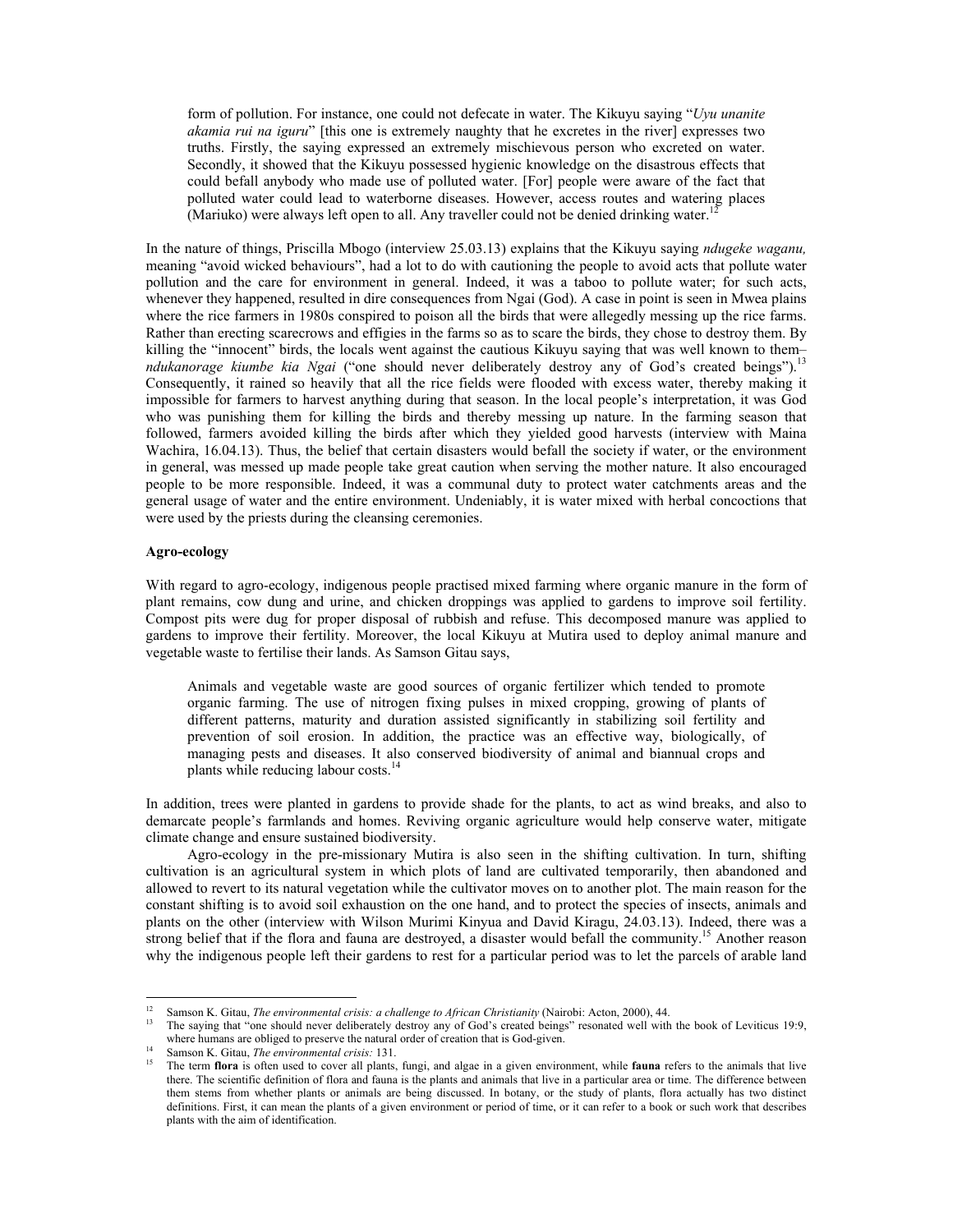regain their fertility. This rotational method of cultivation was favoured by farmers because "it gave them an opportunity of getting a new field every four or five years".16

# **Exotic versus indigenous**

Certainly, the 20th-century European missionaries found indigenous trees in Mutira that were classed according to their respective roles. As they established Christianity in the locality, they did not explicitly oppose the indigenous ways of conserving the environment; rather, as will be seen later, they added a variety of new species. Thus, they introduced exotic species of trees (as will be seen below), animals (refer to grade cows such as Gurnsey, Freshian, Jersey, Ayrshire and beef cattle such as Charloris and Sahiwal among others); exotic goats such as the Torgensberg, German Alphine, Aglo Nubian, etc; and exotic sheep such as Merino and Dorpa), fruits such as mangoes, oranges, pineapples, papaws, guava, macadamia, lemons, plums, apples, peaches, and pears; and exotic foods (maize, beans, Irish potatoes, and new banana species). In the 1930s, the missionaries introduced coffee and tea as cash crops.

 Although many people from India, Arabia, and China had visited Kikuyu-land much earlier on trading expeditions, the first Europeans to come into the interior were missionaries and adventurers such as: Dr Ludwig Krapf (1810–1881), John Boyes (nicknamed by the locals, *Karia-njahi*)<sup>17</sup> and Joseph Thompson (1858–1895).<sup>18</sup> Writing back to Britain about his journey through Kikuyu-land in 1883, Thompson appreciated the hard working locals and the nature and value of indigenous foods and animals, thus:

Enormous quantities of sweet potatoes, yams, cassava, sugarcane, Indian corn, millet, etc., are raised, and the supplies seem to be quite inexhaustible… at Ngong, we carried away three months' provisions, yet it did not seem perceptibly to affect the supply or raise the ridiculously low prices. Extremely fat sheep and goats abound, while the Kikuyu have also cattle in numerous numbers.

In this article, only some species of exotic and indigenous animals will be briefly surveyed, to which we now turn.

#### **Exotic and indigenous animals**

To an extent, when the missionaries introduced exotic animals in the 1930s, it appeared to improve the economic well-being of the locals. There was more meat and milk from cows and goats. Additionally, African farmers in Mutira, who were now encouraged to keep less animals in zero grazing units, contributed to the conservation of the environment when they began to use bio-gas. In turn, bio-gas is a by-product of cow dung and urine – where it is extracted from. It is used for cooking or running generators or lighting up a home. In using bio-gas, there is less cutting of trees for firewood. The introduction of exotic animals (*bos-taurus*) in Mutira Mission changed people's lifestyles as it lessened the need for keeping many indigenous animals (*bosindicus*) whose economic value was not adding up in the new economic dispensation. Indeed, as the large numbers of flocks were kept, their trampling and eating up of vegetation cover easily exposed the bare soil to erosion. But again, by introducing exotic goats such as *Torgensberg*, German *Alphine* and *Aglo nubian*, the missionary efforts led to environmental degradation as the increased population of goats fed on the plants. Characteristically, goats prefer feeding on the buds of growing trees, hence discouraging their growth. Unlike cattle, whose feeding habits are limited to grass and other shrubs, goats feed on all plants, regardless of whether they are poisonous or not; hence viewed as harmful to the environment. Further, the introduction of exotic sheep such as Merino and Dorpa increased the population of sheep. Previously, there were only indigenous sheep such as red Maasai. This in turn increased the destruction of the environment as sheep ate the grass cover till the soil got exposed. Hence, it made the soil prone to erosion. The situation worsened where the population of exotic sheep was big; for more pasture was now required in order to cater for their nutritional needs. As such, creation

-

<sup>&</sup>lt;sup>16</sup> Samson K. Gitau, *The environmental crisis:* 42.<br><sup>17</sup> John Boyes established a trading network in central Kikuyu-land with the help of Karuri of *Metumi* people (referring to inhabitants of the former Mbiri district), in 1898.<br>Joseph Thomson (14 February 1858 - 2 August 1895) was a Scottish geologist and explorer who played an important role in the

Scramble for Africa. He excelled as an explorer than as an exact scientist. He avoided confrontations among his porters or with indigenous peoples, neither killing any inhabitant nor losing any of his team members to violence. His motto is often quoted to be: "He, who goes gently, goes safely; he, who goes safely, goes far." In 1883, he embarked on a Royal Geographical Society (RGS) expedition to explore a route from the eastern coast of Africa to the northern shores of Lake Victoria of East Africa. In the course of duty, Thomson's health deteriorated because of cystitis, schistosomiasis, and pyelo-nephritis. In 1892, he contracted pneumonia and, seeking the right climate in which to recuperate, spent time in England, South Africa, Italy, and France. He died in London in 1895, at the age of 37. 19 Mutu wa Gethoi, "Historical background" in Njenga Karume, 2009. *Beyond expectations: from charcoal to gold* (Nairobi: Kenway

publications, 2009), xvii.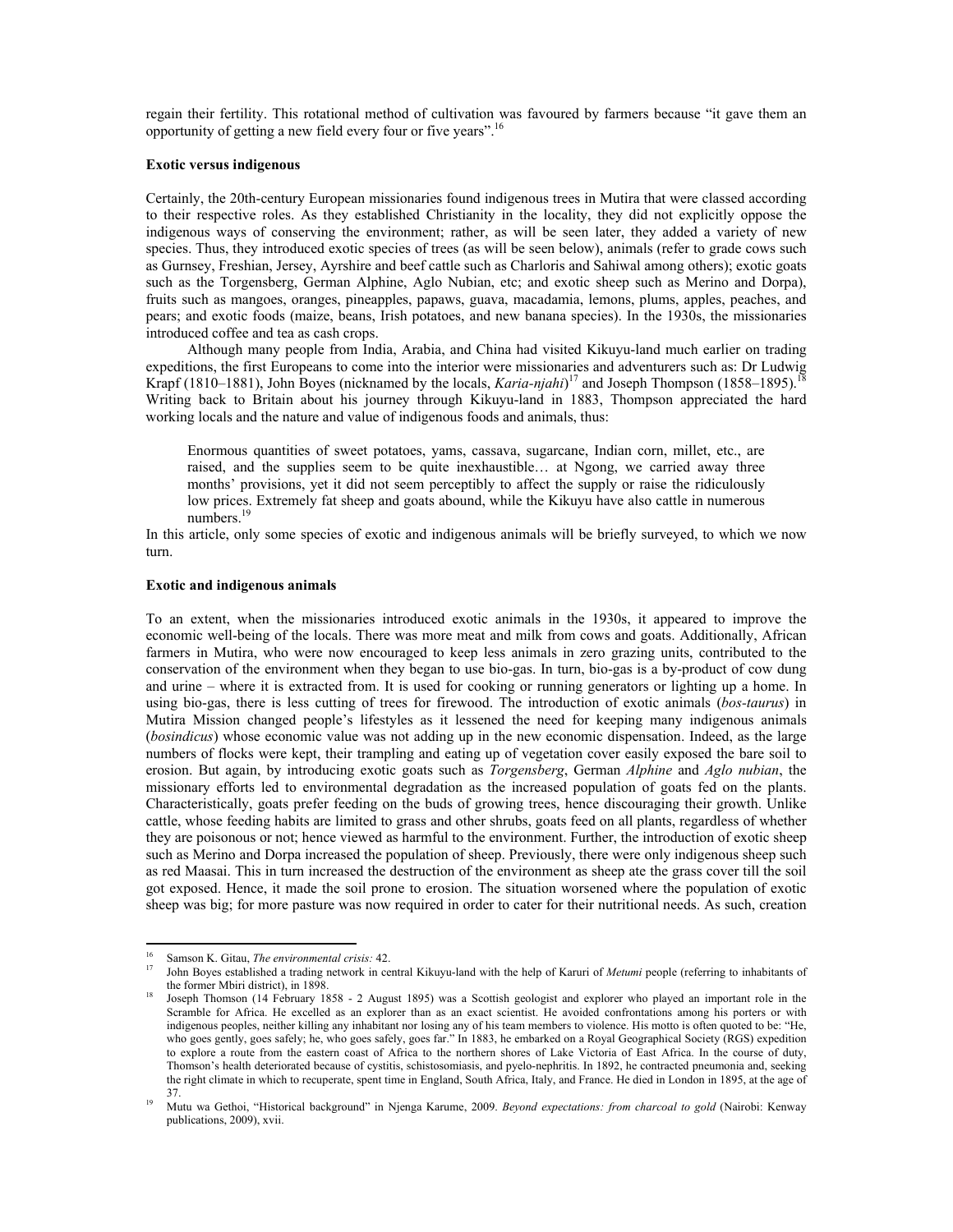of pasture lands for sheep now required that more trees and bushes had to be cleared; hence a detriment to the environment (interview with John Kiragu Cira, 24.03.13 and Alice Wakanugu, 25.03.13).

 According to John Kiragu Cira (interview 24.03.13), a specialist in animal studies, the introduction of *bos-taurus* or exotic cattle by the European missionaries in Mutira did not help in preserving the environment. Why? The exotic cattle required bigger acreage of land to sustain their nutritional requirements. Hence, the need to clear the forest covers in order to plant fodders so as to sustain them. On the other hand, the introduction of store feeding, later zero grazing, discouraged the use of organic fertilisers which are detrimental to the soil – particularly if not used in the recommended amount and time. Equally, the indigenous people would from time to time mess the environment when their huge and unmanageable herds ate and trampled the soil thereby loosening it, hence causing soil erosion. For as the grass was eaten and left bare, erosion easily took place, hence, the Kikuyu saying *ng'ombe nyingi itiri thumu*, meaning, "Many herds of cattle do not produce manure". This was meant to dissuade the locals from keeping large flocks that were unmanageable and were eventually detrimental to the environment.

 The preservation of animals, including the domestic ones, was a duty that was carried with zeal. Although the locals at Mutira wore animal skins before 1912, they could not easily kill animals in order to get garments. Indeed, there were specialists who prepared these traditional garments. In the case of men, specialists for their attires were always men; while women's garments were made by women. Additionally, women were generally responsible for making garments for the children. In view of this, Njenga Karume (1929-2012) explains as follows:

On [the European settler farm] Delamere's ranch, Africans were not allowed to keep cattle so that adults wore sheepskin as well. Such a sheepskin would have to come from native [or indigenous] sheep. If any African was caught with the skin of a Merino sheep (the breed favoured by the settlers), he could be put in prison … After slaughtering an animal, the skin would be stretched in the sun until it was dry. Afterwards it would then be thoroughly flayed with sticks to soften it. Next, animal or castor oil would be applied to make the skin even softer … Clothing was never regarded as an issue of style, its purpose was merely to cover nakedness and protect against the cold, especially July's *gathaano* or August's misty *mworia nyoni* which was so cold that some tropical birds dropped dead from the bushes …We would wear these garments without changing them, for as long as they lasted, but animals were never slaughtered just for the purpose of making clothing. We had to wait until a goat or sheep was slaughtered, or died, before we could get fresh clothes. Some time after I was born [in 1929], cotton clothes became much more common and my father and uncles started buying shirts and shorts.<sup>20</sup>

# **Indigenous trees that the missionaries found**

Indigenous trees, in Mutira Mission, refer to those that were there before the missionaries introduced other species of trees in the 1920s. They include:

### *"Muringa", also called "cordia abyssinica" in botanic language*

According to Karuru Gathogo (interview 25.03.13), a local environmental scientist, it is a handsome tree with white flowers. Additionally, it has high quality timber which in turn has a high quality cabinet-making wood.

# *"Muiri", also called "Prunus africana" in botanic language*

As the missionaries at Mutira found out, it is a medicinal tree that cures prostrate cancer among other related diseases. According to *Evelyne Ogutu,* Kenya is unscrupulously losing tonnes of *Muiri*, an indigenous tree species to Europe where it is used in the manufacturing of a cancer drug.<sup>21</sup> Indeed, the post-missionary Mutira is badly affected by environmental degradation and the situation is getting worse day by day. By way of illustration, on 1 April 2003, the then Kenyan Deputy Minister of Environment, the late Professor Wangari Maathai (1940- 2011), the 2004 Nobel Peace Laureate, appeared in the Kenyan media and decried the wanton destruction of certain indigenous tree species such as the *Muiri (Pinus africana*). She noted that because the tree has medicinal value, it had become extinct in Mutira Mission area and Kirinyaga County (of Kenya) in general, because its bark had been harvested and exported by unscrupulous business people.<sup>22</sup>

 $\overline{20}$ <sup>20</sup> Njenga Karume, 2009. *Beyond expectations: from charcoal to gold* (Nairobi: Kenway publications, 2009), 4-5.<br><sup>21</sup> See *Evelyne Ogutu,* "Campaign to save threatened African tree," East

**<sup>21</sup> S**ee *Evelyne Ogutu, "Campaign to save threatened African tree***,"** East African Standard, http://www.bgci.org/index.php?option=com\_news&id=0207&print=1 (accessed April 1, 2013).

 $22$  http://www.eastandard.net/national/ nat01042003005.htm.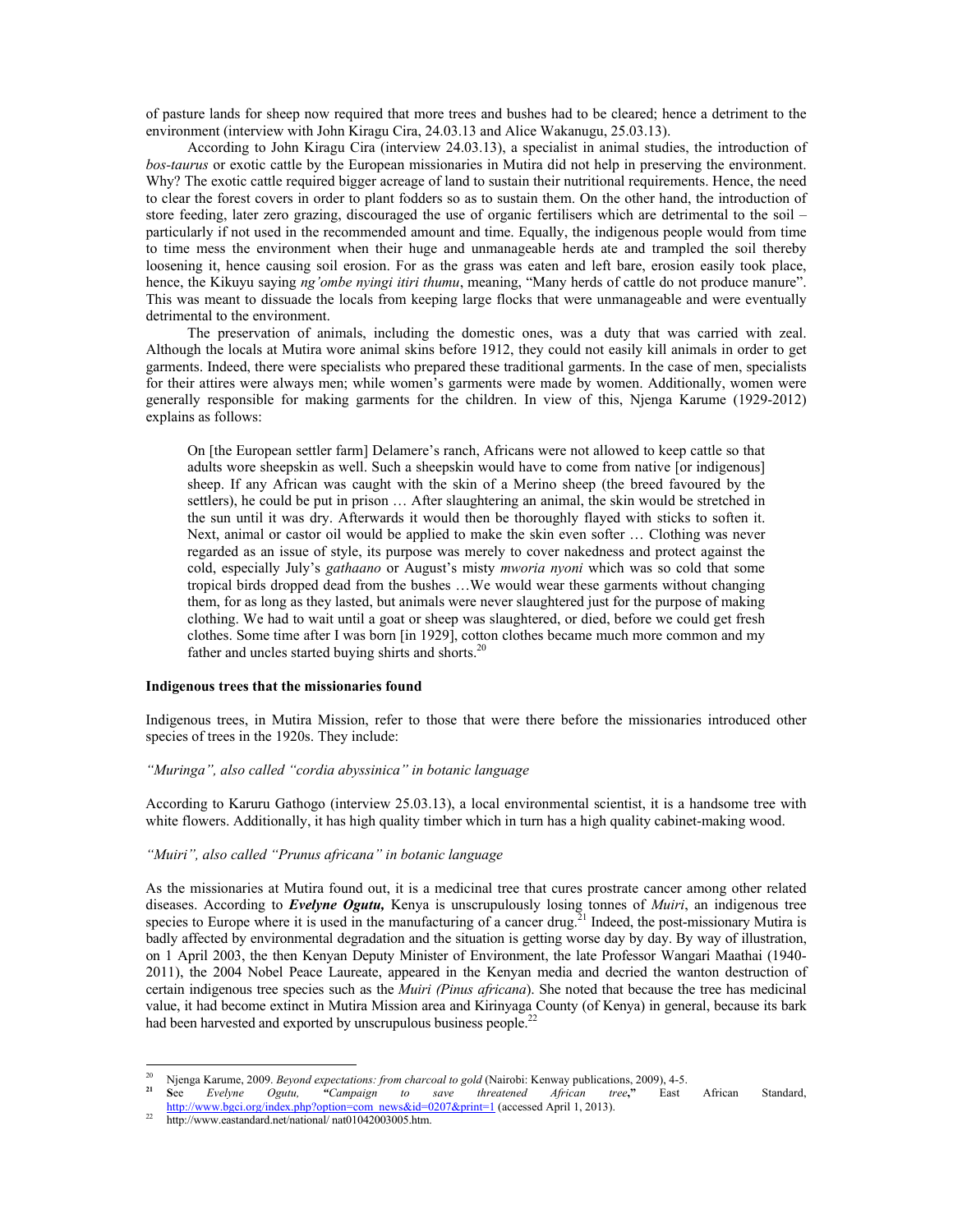# *"Munderendu" tree also called "Teclea nobilis" in botanic language*

This is another indigenous tree which was heavily treasured by the locals in Mutira before and after the missionary era. Its medicinal leaves are used to treat cattle. Just as in the above case, the *Munderendu* tree is an endangered species as it is unscrupulously cut. As one Forester in the neighbouring Mount Kenya forest noted, "in our patrols, we met two old women walking towards a recently cut *Munderendu* tree also known as *Teclea nobilis*. Upon seeing us, they stopped and requested us if they could chop firewood from the cut tree and we did not allow them because it is not allowed".<sup>23</sup>

# *"Mukoigo" tree also called "Bridellia macrantha"*

*Mukoigo* is another indigenous tree in the pre- and post-missionary Mutira. It has thorny stem with compound green leaves and no showy flowers. Considering that its fencing poles are not easily attacked by deterioration agents such as pests and fungi, it was largely used as a building material. Hence, it was preserved. In her research assignment at Mutira in 1992, Jean Davison, a visiting American scholar, noted the medicinal value of *Mukoigo* tree as well. She says, as the newly born child was born "some parasitic plant from the *Mukoigo tree* was brought to me [by midwives] and I chewed it and the liquid from it was given to the baby to prevent him from having stomach upsets.<sup>24</sup>

# *"Muratina" tree also called "Kigelia africana" is locally called sausage tree*

When its seeds are removed from the seed pod, it is used in the manufacturing of traditional beer – which the incoming missionaries opposed vehemently as barbaric and satanic. It's also used as a scrubber when washing of the body and/or utensils. It stores yeast (fungi) which is also medicinal; hence it helps in beer fermentation.

# *"Mukinduri", also called "Croton megalocarpus"*

This is another indigenous tree which was revered by the locals prior to the missionary era. Its seeds contain oil and are used in making bio-diesel for vehicles. It was also used for firewood and shade, especially in the home compound (interview with Karuru Gathogo, 24.03.13).

# *"Mbariki" also called Castor tree*

Its seedlings produced oil that served many purposes. First, it was used for not only body ointment, but more importantly, in softening skin clothes (*njua*). Additionally, its oil was used to cure constipation. Additionally, its seeds were used to control conception (interview with Jeremiah Ngogi, 27.03.13).

# *"Matomoko" (custard apple) and other indigenous fruit trees (IFTs)*

The advent of Christianity in Mutira in early part of the 20th century found indigenous fruit trees which were usually scattered throughout the forest at a distance from the homestead. Generally, it was children who gathered fruits, when they were herding cattle and/or helping with other duties on the farm. Women also gathered the fruits which were ripe and had fallen to the ground when collecting firewood, while men were usually engaged in other activities and rarely played a role in collecting fruits. Certainly, fruits were often valued by local communities for their medicinal properties, such as baobab leaves which help to protect food from bacteria. Other fruits included: *matomoko*, *mbota*, *mbera*, *metuya*, *nganayu, mbiru, ndare*, *nathi, nagu, ngoombo, thigiyu,* and *ngambura* to mention a few (interviews with Mugo Njogu, Kinyua Kathenwa, 24.03.13- 25.03.13). To date, indigenous fruit trees (IFTs) have various benefits such as enhancing nutrition and food security, but face threats of deforestation and genetic erosion. Besides being part of the local diet, indigenous fruits enhanced the attachment between people and the forest. As Kariuki Thuku and Mumbi Murage rightly note, certain fruits appeared in a particular season of the year and they relayed special eco-message[s].<sup>25</sup> Hence, the community had discrete understanding of the eco-cycles and the import they brought into their lives regarding eco-guardianship and the elevation of their social wellness. Today, in 2013, one can hardly find any of the above fruits simply because the 20th-century European missionaries introduced exotic fruits which appeared to grow faster.

-

<sup>&</sup>lt;sup>23</sup> http://ngongforest.wildlifedirect.org/category/uncategorized/page/10/.

Jean Davison, *Voices from Mutira: change in the lives of rural Gikuyu women, 1910-1995* (London: Lynne Rienner Publishers, 1996), 183. 25 For details, see Kariuki Thuku and Mumbi Murage, *Eco-socio-cultural profile of the Karima forest: A case study* (Nairobi: Porini Trust

Foundation, 2006).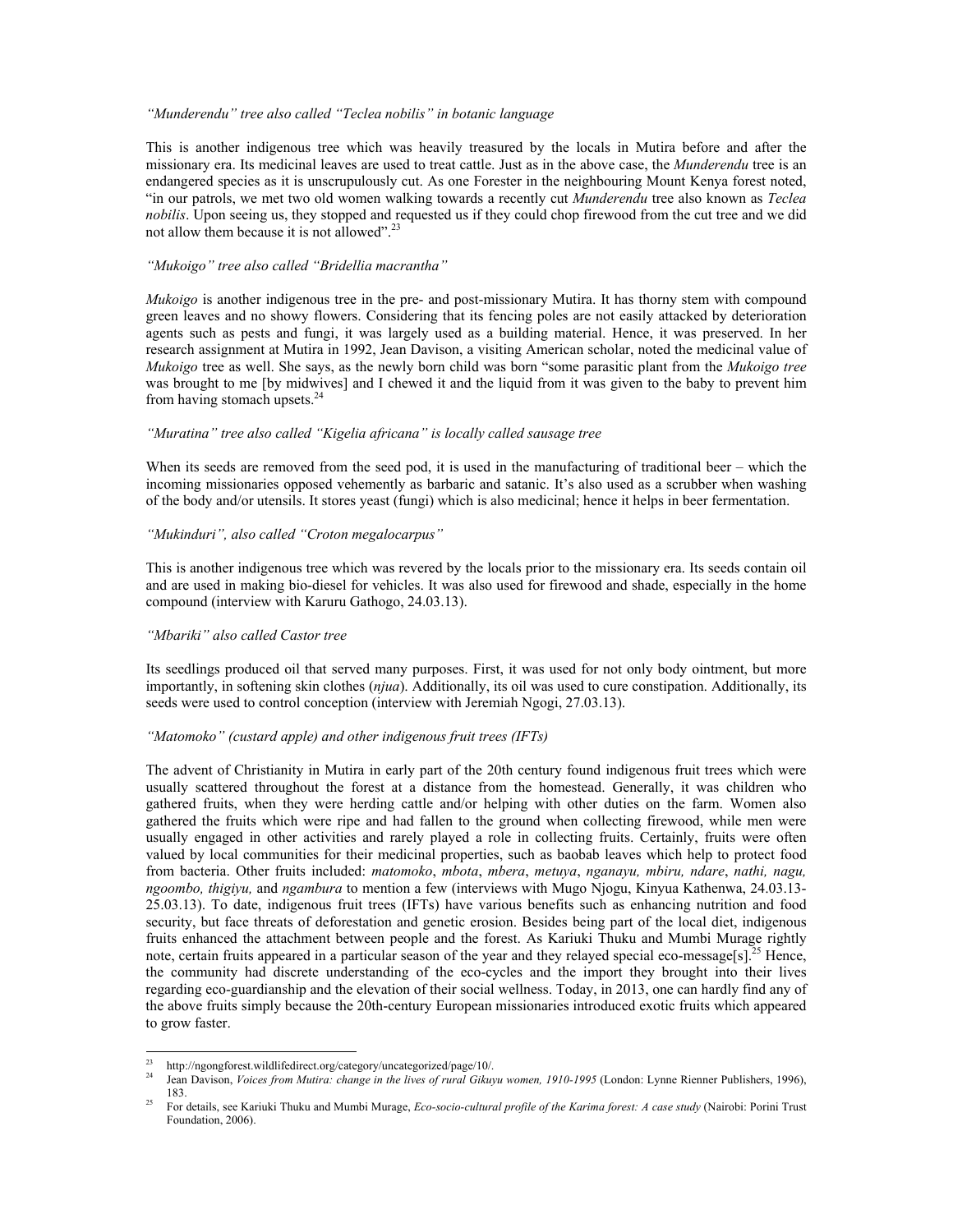## **Some exotic trees**

As the European missionaries admired the use of African ancestral resources in environmental preservation in Mutira Mission, they too stamped their mark by introducing new species of trees, animal breeds, fruits and food crops. Hence, some of the exotic trees that were introduced include:

# *"Mutarakwa", also called "Cupressus lusitanica" otherwise called Cypress tree*

According to wikipedia, the scientific name *lusitanica* (of Portugal) refers to its very early cultivation there, with plants imported from Mexico to the monastery at Buçaco, near Coimbra in Portugal in about 1634; these trees were already over 130 years old when the species was botanically described by Miller<sup>26</sup> in 1768.<sup>27</sup> It is widely cultivated, both as an ornamental tree and for timber production, in warm, temperate and subtropical regions around the world. It was introduced in Mutira Mission around 1927 (interview with Alice Wakanugu,  $25.03.13$ ).

# *"Mucababunduki" (Pine) also called "Pinus radiata, Pinus caribea" among other species*

Like other trees introduced by the missionaries and the colonial (British) government in 1920s at Mutira, Pine trees, also called locally as *Muremanugu*, preserves the environment by not only bringing fresh air but, more importantly, through its branches which are in whorls, hence it is good for shade. Its resin and rosin (*ngamu*) are used in confectionary (bread-making) industries. Interestingly, it grows faster than the indigenous trees in Mutira Mission and its environs (interview with Karuru Gathogo, 25.03.13).

# *"Mubau" (Eucalyptus tree or Gum-tree)*

Like most of the exotic trees that were introduced by the missionaries in 1920s, in Mutira Mission, species of Eucalyptus tree grow faster than the indigenous trees discussed above. Their seeds are pot-like and grow in clusters (*tukundi*). Some of its species are medicinal. For example, *Eucalyptus Globulus* has menthol that treats flu (influenza).<sup>28</sup> Other species produce oil that can be used for cleaning and as a natural insecticide. Other Eucalyptus species introduced in Mutira Mission in 1920s include: *Eucalyptus saligna*, *Eucalyptus paniculata*  (interview with Karuru Gathogo, 25.03.13). Conversely, despite the Eucalyptus tree being an excellent industrial species, providing timber for poles, pulp and fuel-wood, it cannot be used as fodder plant and provide other nontimber uses, limiting its role as a social forestry tree. By the 1930s, the indigenous people at Mutira Mission had started complaining that it was causing soil infertility rather than improving upon it. Why? Eucalyptus is waterintensive and destroys the soils and the underground water table. Thus, the locals at Mutira considered it invasive, when they realised that its water-sucking capabilities had begun to threaten water supplies. By the 1930s, they had begun to appreciate that the tree also releases chemicals into the surrounding soil which kills indigenous competitors thereby hurting the environment for which it was ironically planted to preserve (interview with Alice Wakanugu Ngaire, 25.03.13).

# *"Mukima" tree ("revillea robustais") also called Australian Silkwood*

Its common name is Silky Oak or *Mkima grevillea*. It originally came from Australia where it is called silky oak, for the fine hairs on the leaves; while the Kikuyu have dubbed it *Mukima*, after the "monkey-eared" colonial extensionist, who probably had the task of spreading it. Unlike the environment unfriendly *Mubau* (Eucalyptus) tree, the introduction of *Mukima* tree in the 1920s was greeted with deep appreciation by the indigenous people of Mutira. Why? Unlike the former, it did not have a detrimental effect on the fertility of the soil. Rather, it grew among both indigenous food crops (arrow-toots, sweet potatoes, yams, sugar cane,

 $26\,$ 26 Philip Miller FRS (1691 – 18 December 1771) was a Scottish botanist. He obtained plants from all over the world, many of which he cultivated for the first time in England and is credited as their introducer. His knowledge of living plants, for which he was elected a

See http://en.wikipedia.org/wiki/Cupressus\_lusitanica (accessed April 1, 2013).<br>Characteristically, menthol is derived from the herbs peppermint, eucalyptus and pennyroyal. Menthol is a compound made from herbal volatile oils that has many potential health benefits. Applied topically or taken orally, menthol has been shown to help treat gastrointestinal problems, pain, inflammation and congestion. It has been used to help treat a wide variety of gastrointestinal ailments. For example, menthol can prevent or treat gas and bloating, making it a potential assistive treatment for irritable bowel syndrome, indigestion and colic. Menthol can also be applied topically to help to relieve itching and inflammation due to contact dermatitis and hives. Topical menthol also helps to relieve headaches. Additionally, people have taken menthol orally to treat asthma, bronchitis, colds, flu and other respiratory ailments. For details, see: http://www.livestrong.com/article/187048-what-is-the-use-ofmenthol/#ixzz2PDHXcLwC.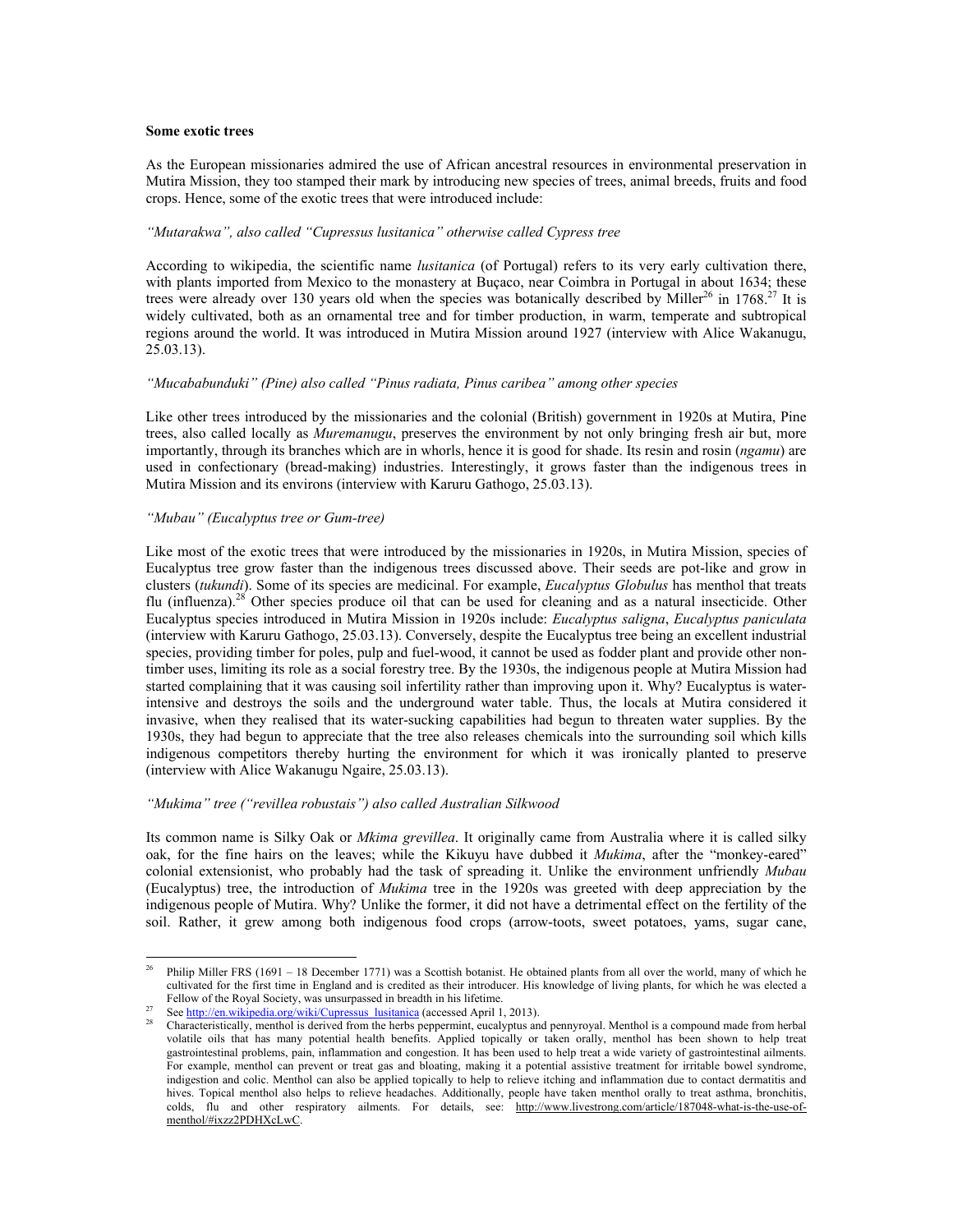sorghum, millet, Kikuyu maize, Kikuyu bananas, etc) and exotic food crops (refer to Irish potatoes, new varieties of maize and banana species, etc); and even among cash crops that were also introduced by the missionaries and the colonial authorities (refer to coffee Arabica and tea, etc). It also grew concurrently with both indigenous fruits (refer to aizen, balanites, baobab, butterfruit, ebony, marula and tamarind)<sup>29</sup> and exotic fruits (refer to apples, plums, peas, peaches, guavas, mangoes, macadamia, etc). It is good for fodder (*irio cia*   $ng'ombe$ ) – as its leaves can be fend to animals when there is scarcity of food.<sup>3</sup>

# *"Muthanduku" (Wattle tree) also called "Acacia mearnsii De Wild"*

Its bark (*magoko*) is used in making tannin. In turn, tannin is a chemical used in making shoe polish. In Kenya, we have Kenya Tanning and Extract (KTE) in Thika Town – which used to make shoe polish using wattle bark (*magoko*). Another example is East Africa Tanning and Extract (EATE) in Eldoret. Thus, although the missionaries persuaded the locals school pupils in 1927 to walk to Kerugoya Town, a distance of eight kilometres from the Mutira Mission centre to collect a variety of trees, so as to protect the environment in a "better" way, it is critical to appreciate that some of these trees were for commercial purposes, particularly if we refer to Wattle and Eucalyptus trees. In some cases, some of the newly introduced trees became a threat to the environment.

## *Avocado also called "Persea americana"*

The scientific name, *Persea americana*, tells us that its origin was in the Americas, specifically in Central America and southern Mexico. It's an edible fruit which is said to be rich in protein, vitamin and fats. Its fat is used in soap making. It's also used in making shampoo (hair conditioner).

#### **If there were no trees …**

Indeed, the importance of trees is highlighted in the local Kikuyu proverb that was constantly cited: *Mwene thi agire gwa gukoma agikoma muti iguru* ("The owner of the earth lacked somewhere to sleep and instead slept on top of a tree" (interview with Jane Wanjiku Mwangi, 25.03.13). Being seen as a prophetic proverb, its fulfilment was seen to have taken place after the introduction of Christianity in the locality. First, it used to teach that God lacked a place to sleep on earth despite being the creator only to find solace in trees, hence the need to tend trees passionately. Second, the proverb compares with another that says: *Muti utegutemwo ndugerekagwo ithenwa* ("You do not point a hatchet to a tree that is not about to be cut down"). It cautions against reckless cutting of trees, hence showing its reverence – as trees can also save even the owner of the farm. Third, the fact that Jesus Christ, the third person in the Trinity, was crucified during Good Friday appears to confirm the prophecy that trees have a huge solution to complex problems in this planet. Indeed, as Prof Wangari Maathai once wondered: "If there were no trees how would Jesus have been crucified? Would he have been crucified on stones?"<sup>31</sup> Clearly, pre- and post-missionary Mutira reveres trees as evidenced by the green compounds that are visible in the countryside; but more importantly so as to usher in fresh and clean air.

 Fourth, the importance of trees in environmental conservation is made clear in the fact it is the combination of trees that "graduate" into a forest. Thuku and Murage cite the case of the neighbouring Karima forest, in Nyeri County, where major social festivities took place. After a long period of handiwork, the locals assembled to share feelings, express social harmony, celebrate life, foster brotherhood and reaffirm their attachment with nature. In particular, *Ndoroothi* was a huge meat-eating ceremony for adult men and boys. It was performed in the forest for a week or more. Young boys got a space to share with the elders about the "knowledge of the wild". On these occasions, education on manliness and men's secrets would be offered for boys and vice versa. It was performed once in a year at the forest and the last *ndoroothi* was held in 1947. During the night the participants sung the *Mariri* dance. On the day of "coming-out" from the forest, *Kibaata* dance was organised in the village arena and a huge number of village mothers came to join in with the best dancers. The elders settled

<sup>29</sup> 29 It is saddening to note that following the introduction of exotic fruits by the European missionaries in 1920s, at Mutira mission, indigenous fruits grew wild and were no longer domesticated. In schools, children were made to see the real fruits as only the ones that had been introduced. With the advent of colonialism and Christianity, fruits from Asia and America were introduced and Africa's fruits faded into the savannahs and jungles.

Indeed, this is probably the most useful of the imported species. Mukima first came to Kenya for the use as a shade tree in coffee and tea plantations. If properly managed, it can be grown in gardens with little negative effect. Although it does not readily coppice, it pollards very well. Farmers in Mutira mission and the rest of central Kenya grow the tree, either in rows along the edge of the fields, or spaced at 10-meter spacing in the fields. As the canopy grows, root competition for water and the crown's increased shade causes reduction of yields. By topping the tree and cutting off all branches at a height of three to four metres when it is five years old, this competition is minimised. The tree re-grows vigorously and in two or three years, the process is repeated, with leaves being used as mulch and branches as firewood. After 20 or so repetitions of this cycle, the 50-year old stem will be of such a size that, cutting it for timber is possible. 31 http://www.eastandard.net/national/ nat01042003005.htm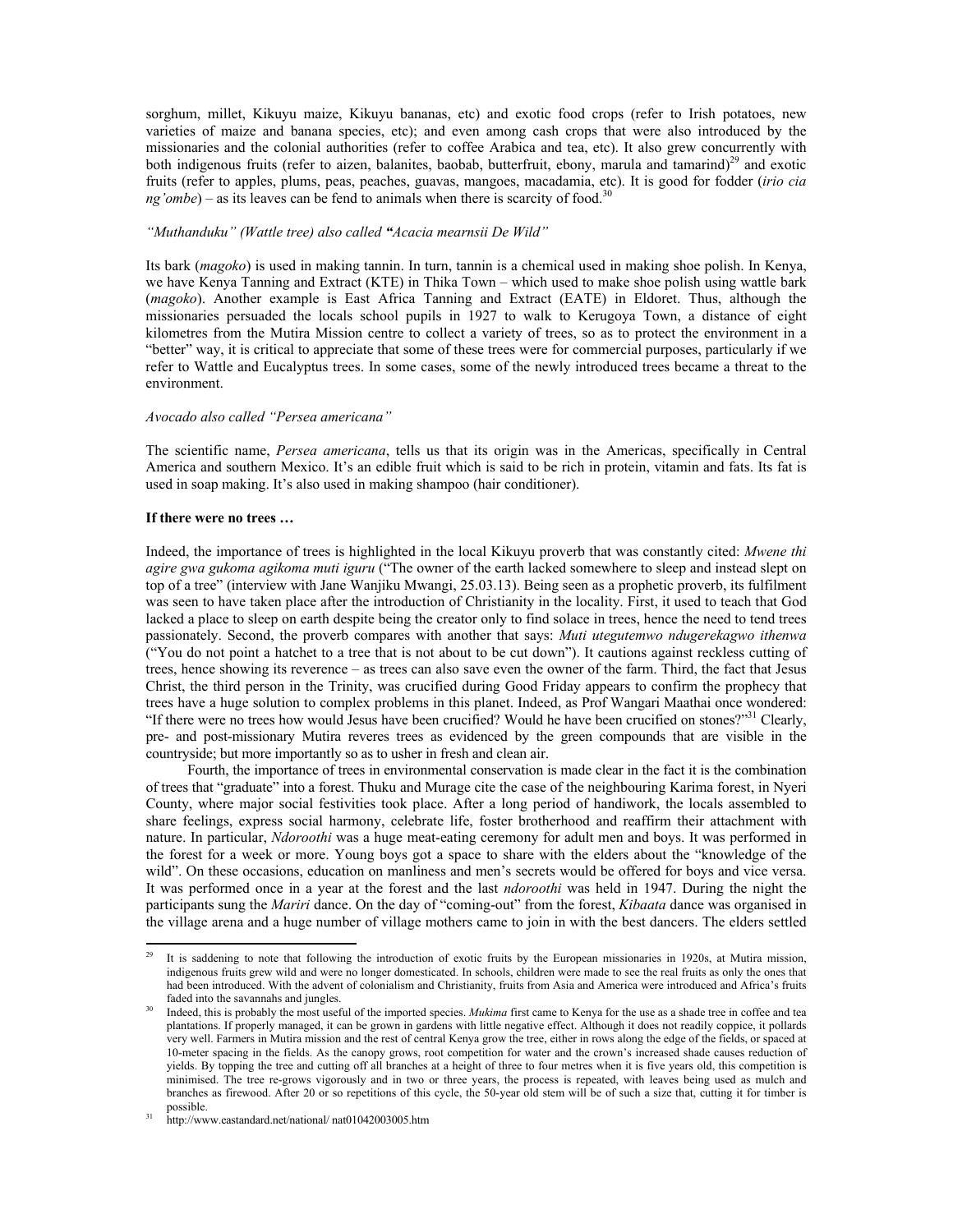on the entrance fee for a *ndoroothi*, a few months before the concrete ceremony took place. In particular, a fat male sheep per participant would be given as the entrance fee. Similarly, *Ikaari* dance, which is akin to *ndoroothi* except that it happened shortly after a group of male initiates rolled down their seclusion programme and joined the community, also featured prominently. Significantly, only initiated male adults participated in *Ikaari* dance. Indeed, it was an abomination to end *ndoroothi* or *ikari* on the seventh day. Notably, *Ikaari* was not an annual festival since it took not less than three years to prepare a group of boys for circumcision.<sup>3</sup> Certainly, forests played eco-religious roles in the African indigenous society.

 Fifth, trees form a critical area in environmental studies in that more attention was given to them in both the missionary era and in the African indigenous society. As Eunice Muthoni Murimi (interview 25.03.13) noted, in the local missionary school (Mutira primary) different species of trees were introduced in the late 1920s. The management set a tree planting day – a trend which is still true today**.** Alice Wakanugu, born in 1912, concurs with Eunice by explaining that it is not just Rev Herbert Butcher, who served Mutira as the second priest from 1919 to 1927, who encouraged primary school pupils to be reporting to school with small containers of water for watering the newly introduced species of trees, but also Rev Hillard who continued from where Butcher had left off, from mid-1927 to 1928. Further, Priscilla Mbogo (25.03.13) recalled that Butcher, in the late 1920s, used to advise that wherever one intended to build a house, he/she needed to first plant trees around the envisaged compound before starting off with the building project – an inclination that was well observed by the leading elders in the locality. Johana Njumbi, who went on to become the first African clergy in Mutira Mission in 1934, is a good example of a person who upheld this environmental preservation keenly. In an interview, Alice Wakanugu (25.03.13) observed that the completion of the first permanent church building in the 1930s was followed by a massive tree-planting boom around the entire mission. By then, Johana Njumbi had taken over as the first African priest-in-charge of the then Mutira pastorate; though he was just a mere Anglican deacon. Njumbi himself was an environmentalist who, as he liked to say "preached by deeds rather than words" (interview with Beatrice Kagure Kinyua, 25.03.13). As John Kiragu, his nephew, rightly points out, Canon Njumbi only left a third of his farm for crop growing – as he dedicated 66% of his ten-acre farm to tree planting. Wherever he visited any part of Kenya, he would always pick a new variety of tree and subsequently plant it in his own garden. His compound was a kind of a botanical garden. Having learnt from the CMS missionaries who held that 10% of the landmass should be covered by trees, Njumbi strived hard to live up to this ideal.<sup>33</sup>

#### **Some concluding remarks**

Since environmental concerns have political connotations, it is the reason why traditional methods of nature preservation in the post-missionary era are largely ignored. The committed elders (*aramati*) who used to mobilise people to protect nature are not there at all in the 21st century. Without the *aramati*, the government of President Daniel Moi, in the late 1980s, annexed huge sections of the Mount Kenya forest and inaugurated the Nyayo Tea zone which is still true today. In the neighbouring Karura forest, government plans to lease some of the forest reserves to private developers caused a huge national uproar, as Prof Wangari Maathai led the onslaught against the destruction of nature, where she eventually paid dearly with her own life when the Kenya police descended on her team of the Green Belt Movement, and beat them up. It is no wonder that indigenous fruits such as *ndaathira*, *nganaiyu*, *mbiru*, *ndare*, *metuya*, *nathi*, *nagu*, *ngoombo*, *thigiyu*, and *ngambura* have already disappeared in Mutira Mission and its surroundings.

Again, the coming of Christianity in Mutira and its surroundings changed people's perception about themselves and the environment, resulting in a unification of culture. Consequently, the identity and traditions of the locals have greatly changed. Indeed, the belief system of the indigenous people was more than just a religion. It was spirituality that affected every activity and their way of life – a view that is also observed by John Mbiti (1969). However, this appears to be contrary to the contemporary religious outlook that considers cultural practices, such as veneration of sacred places, trees, mountains, hills and valleys an outdated belief and practice.

 For us to redeem the situation there is a need to sensitise and educate our people concerning the value of indigenous resources in conserving nature. In particular, parents should be encouraged to learn traditional practices that show positive human qualities of environmental preservation and thereafter pass them onto children. This poses another challenge, particularly when we acknowledge that the so-called digital (as opposed to analogue) generation has been born in the computer age. This makes their attention and appreciation of indigenous knowledge minimal. In light of this, oral tradition could be repackaged and passed on in the form of motion pictures, music, video cassettes, dance, drama and radio presentations that are appealing to young

 $32$ <sup>32</sup> For details, see Kariuki Thuku and Mumbi Murage, *Eco-socio-cultural profile of the Karima forest.* 

In my interviews with John Kiragu Cira, I gathered that China has already attained the 10% tree cover; for even on top of hills, trees are planted there.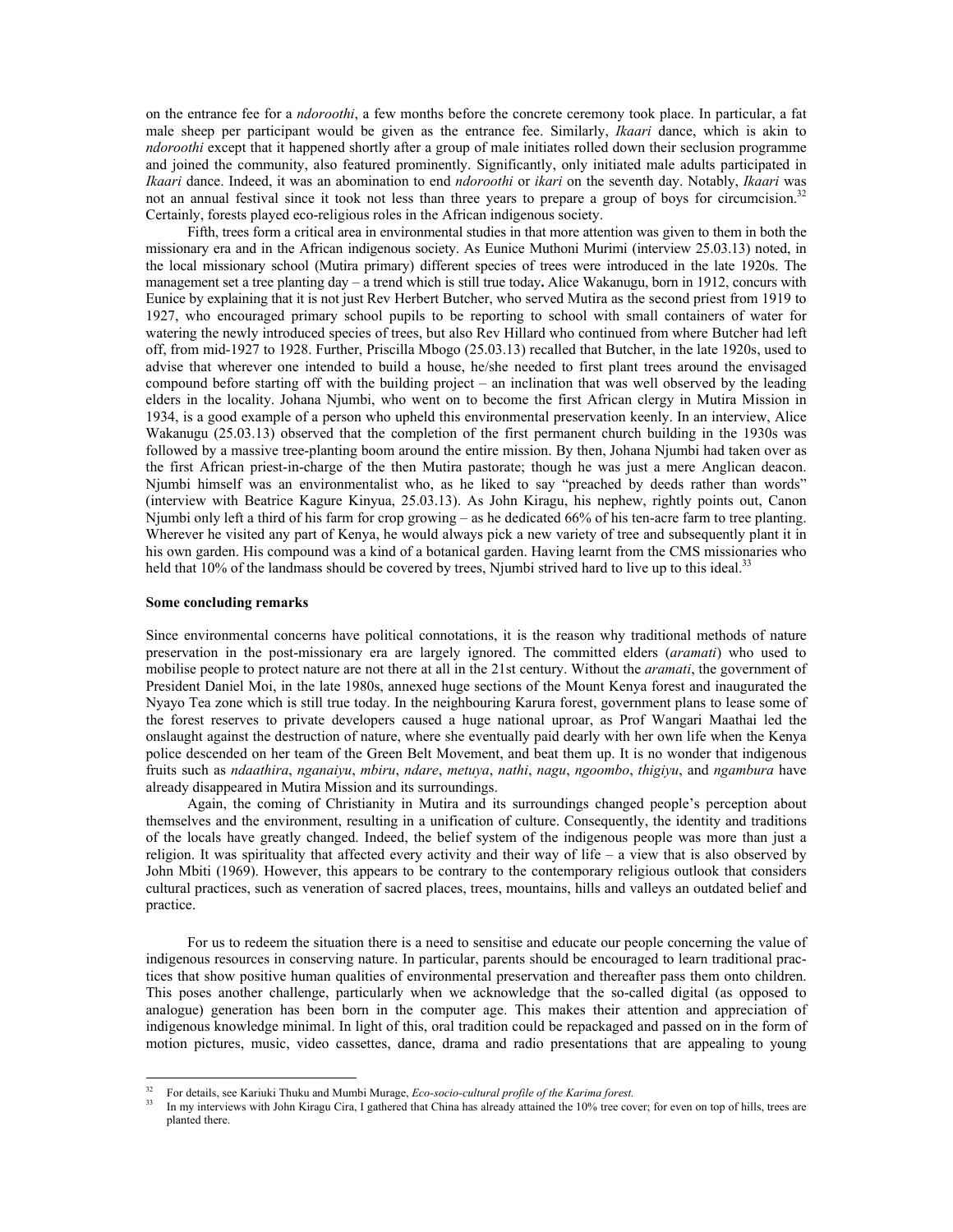people. In the formal school curriculums, the need to integrate indigenous environmental conservation methods is paramount. In school activities, physical activities that seek to preserve nature should be emphasised at all levels of education.

#### **Works consulted**

- Aquinas, Saint Thomas 1967. *Philosophical texts.* Selected and translated by Thomas Guilby. London: Oxford University Press.
- Bird N. & Dickson C. 2005. Poverty Reduction Strategy Papers: making the case for forestry. *ODI Forestry Briefing* No. 7, ODI, London.
- Bujo, B. 1998. *The ethical dimension of community: the African model and the dialogue between North and South.* Nairobi: Paulines Publications Africa.
- Crawford, E. May 1913. *By The equator's snowy peak: a record of medical missionary work and travel in British East Africa*. London: Church Missionary Society.
- Davison, J. 1996. *Voices from Mutira: change in the lives of Rural Gikuyu Women, 1910-1995*. London: Lynne Rienner Publishers.
- Fukushima, T., Morimoto, Y., Maundu, P., Kahindi, B. & Fondo, J. 2010. Local preference of indigenous fruit trees in Coast Province, Kenya. *African Journal of Environmental Science and Technology* 4(12), 872- 885.
- Gathigira, SK. 1934. *Miikarire ya Agikuyu* [Customs of the Kikuyu]. Nairobi: Equatorial Publishers.
- Gathogo, J. 2008. Missionaries and colonial authorities in Kenya. *Swedish Missiological Themes* 96(1), 43-70.
- Gathogo, J. 2011. *Pangs of birth in African Christianity*. Saarbrucken: Lambert publishers.
- Gathogo, J. 2011. *Mutira Mission: an African Church in Kirinyaga comes of age*. Limuru: Zapf Chancery.
- Garrity DP. 2004. Agroforestry and the achievement of the Millennium Development Goals. *Agroforestry Systems* 61, 5–17.
- Gethoi, Mutu wa, 2009. Historical background, in *Beyond expectations: from charcoal to gold*, edited by K Njenga. Nairobi: Kenway publications.
- Gitau, SK. 2000. *The environmental crisis: a challenge for African Christianity*. Nairobi: Acton.

Hollis, AC. 1970. *The Maasai, Their language and Folklore*. London: Clavendon Press.

- http://www.eastandard.net/national/ nat01042003005.htm.
- http://www.livestrong.com/article/187048-what-is-the-use-of-menthol/#ixzz2PDHXcLwC.
- http://en.wikipedia.org/wiki/Cupressus\_lusitanica (accessed on 1 April 2013).
- http://richgardens.kbo.co.ke/\_item?item\_id=054001 (accessed on 14 April 2013).
- http://ngongforest.wildlifedirect.org/category/uncategorized/page/10/.
- Jacobs, AH. 1963. *The Pastoral Maasai of Kenya. A report of anthropological field research*. Urbana, Department of Anthroplogy, University of Illinois.
- Karume, N. 2009. *Beyond expectations: from charcoal to gold*. Nairobi: Kenway publications.

Karungi, TAB. 1989. The church's role in environment protection, in Agbasiere, JA & Zabajungu, BK (eds.), *Church contribution to integral development*. Eldoret, Kenya: AMECEA Gaba Publications.

- Kenyatta, J. 1938. *Facing Mount Kenya*. London: Heinemann.
- Kyomo, AA. 2001. The environmental crisis as a pastoral challenge in Africa, in Mugambi, JNK. and Vähäkangas, Mika (eds.), *Theology and environmental responsibility.* Nairobi: Acton, 57-63.
- Menya, W. 2011. Wangari Maathai's last wishes. Daily Nation. Available: http://www.nation.co.ke/News/Wangari+Maathais+last+wishes+/-/1056/1244136/-/ej30lj/-/index.html. Accessed September 28, 2011.
- Mbiti, J. 1969. *African religions and philosophy*. Second Edition. London: Heinemann.

Mwangi, R. 1970. *Kikuyu folktales*. Nairobi: East African Literature Bureau.

- Niwagila, W. 1997. Our struggle for justice, peace and integrity of creation, in Mugambi, Jesse NK. (ed.), *The church and reconstruction of Africa*. Nairobi: AACC.
- *Ogutu, Evelyne 2013.* Campaign to save threatened African Tree, East African Standard. Available at: http://www.bgci.org/index.php?option=com\_news&id=0207&print=1. Accessed on 1 April 2013.
- Russell, D. & Franzel, S. 2004. Trees of prosperity: Agroforestry, markets and the African smallholder. *Agroforestry Systems* 61, 345–355.
- Tbilisi Declaration 1978. United Nations Educational, Scientific and Cultural Organization (UNESCO).
- Thuku, K. & Murage, M. 2006. *Eco-socio-cultural profile of the Karima forest: A case study*. Nairobi: Porini Trust Foundation.
- Wagner-Glenn, D. 1992. *Searching for a baby's calabash: a study of Arusha Maasai fertility songs as chrystallized [sic] expression of central cultural values.* Ludwigsburg: Philipp Verlag.

*Interviews*